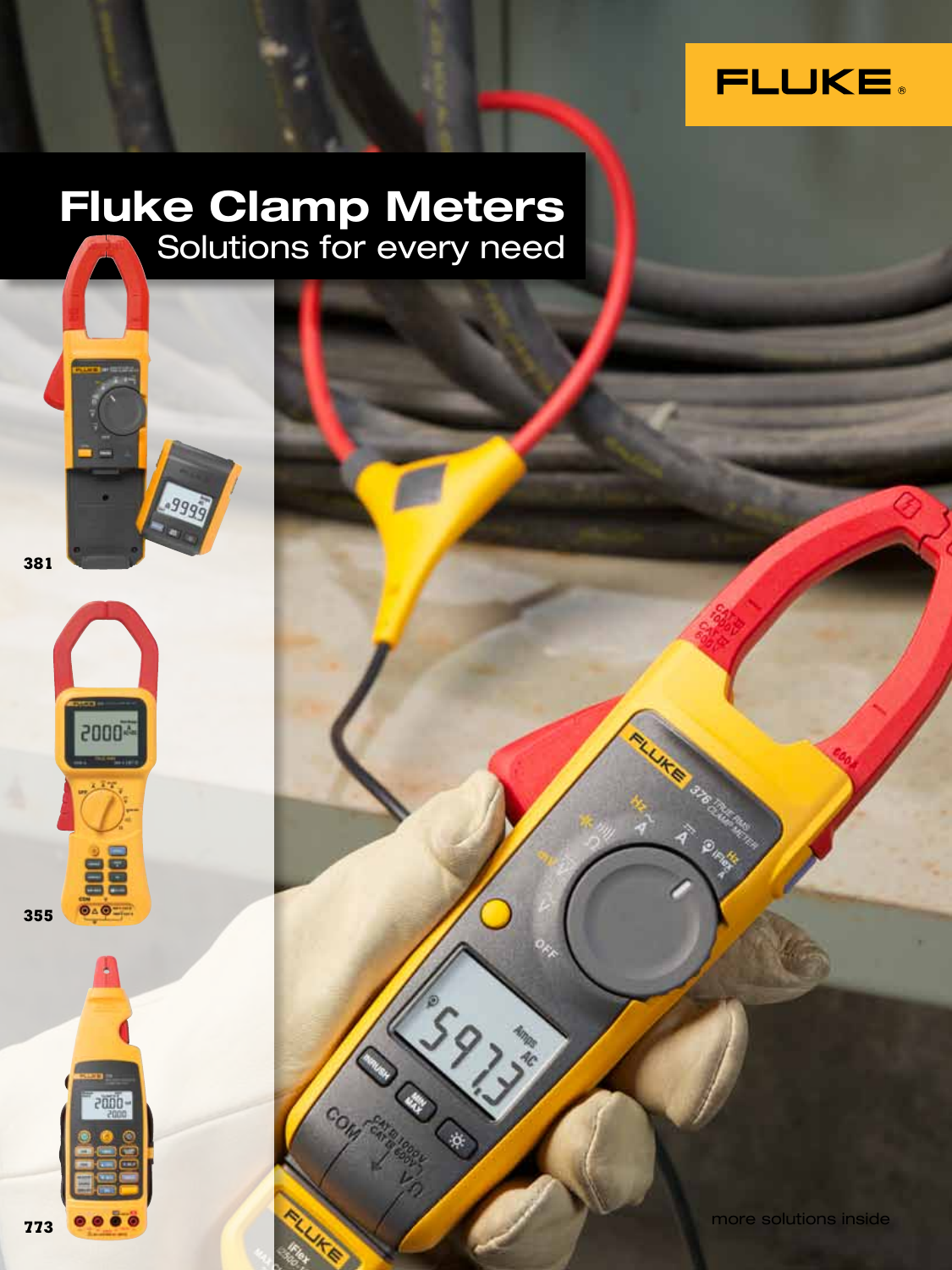# **Clamp Meter selection chart**

|                        | <b>Job functions</b>                                                                                         | <b>Applications</b>                                                                                                                                          | <b>Recommended clamp</b>                                                                                                                                                                                                                                                                                                                                                                                                                                                                   |  |  |  |  |
|------------------------|--------------------------------------------------------------------------------------------------------------|--------------------------------------------------------------------------------------------------------------------------------------------------------------|--------------------------------------------------------------------------------------------------------------------------------------------------------------------------------------------------------------------------------------------------------------------------------------------------------------------------------------------------------------------------------------------------------------------------------------------------------------------------------------------|--|--|--|--|
|                        | <b>Plant Maintenance</b><br><b>Process Technician/</b><br><b>Electrician</b><br><b>Automation Specialist</b> | Multiple placement potential for large<br>facilities allows units to be left in place                                                                        | <b>365 True-rms AC Clamp Meter</b><br><b>Key features</b><br>- 200 A ac and A dc measurement with fixed jaw<br>- Detachable jaw makes accessing wires and viewing the<br>display easier<br>$\cdot$ 6000 $\Omega$ resistance measurement with continuity<br>· Built in flashlight/torch allows for easy illumination and<br>identification of wires<br>· True-rms to more accurately measure the actual current,<br>even with distorted wave-forms caused by noisy loads<br>- CAT III 600 V |  |  |  |  |
|                        | <b>Residential Electrician</b>                                                                               | <b>Conduct front line troubleshooting of</b>                                                                                                                 | 373 True-rms AC Clamp Meter                                                                                                                                                                                                                                                                                                                                                                                                                                                                |  |  |  |  |
|                        | <b>Electrical Contractor</b>                                                                                 | general ac current systems<br>Verify circuit integrity and operation                                                                                         | <b>Key features</b><br>• Measure up to 600 A ac                                                                                                                                                                                                                                                                                                                                                                                                                                            |  |  |  |  |
|                        | <b>Commercial Electrician</b>                                                                                | • Measure load current, ac voltage and<br>continuity of switches, fuses and contacts<br><b>Feeder cables</b><br>• Check balance and loading of feeder cables | - Measure ac and dc voltage to 600 V<br>· True-rms to more accurately measure the actual current,<br>even with distorted wave forms caused by noisy loads<br>· Includes large backlit display, ac and dc voltage,<br>resistance, continuity, and capacitance<br>• CAT IV 300 V, CAT III 600 V                                                                                                                                                                                              |  |  |  |  |
|                        | <b>Electrical Contractor</b>                                                                                 | Basic troubleshooting of ac and dc<br>systems                                                                                                                | 374 True-rms AC/DC Clamp Meter                                                                                                                                                                                                                                                                                                                                                                                                                                                             |  |  |  |  |
|                        | <b>Commercial Electrician</b>                                                                                | • Measure dc current in battery powered                                                                                                                      | <b>Key features</b><br>• Measure up to 600 A ac and A dc                                                                                                                                                                                                                                                                                                                                                                                                                                   |  |  |  |  |
|                        | <b>Electric Utility Technician</b>                                                                           | devices, security systems, etc.<br>• Measure motor start-up and run current                                                                                  | · True-rms to more accurately measure the actual current,<br>even with distorted wave-forms caused by noisy loads<br>• Compatible with the new i2500-18 and i2500-10 iFlex                                                                                                                                                                                                                                                                                                                 |  |  |  |  |
|                        | <b>Facility Maintenance</b>                                                                                  | - Capacitance for motor start and run<br>capacitors                                                                                                          |                                                                                                                                                                                                                                                                                                                                                                                                                                                                                            |  |  |  |  |
| <b>General Purpose</b> | <b>Utility Technician</b>                                                                                    | - Check balance and loading in service<br>panels                                                                                                             | flexible current probes (sold separately), which expands<br>the measurement range to 2500 A ac and provides<br>increased display flexibility<br>· Inrush current mode for repeatable measurement of<br>motor or equipment start-up current<br>· Includes large backlit display, ac and dc voltage,<br>resistance, continuity, MIN/MAX and capacitance<br>- CAT IV 600 V, CAT III 1000 V                                                                                                    |  |  |  |  |
|                        | <b>Industrial Electrical</b><br>Contractor                                                                   | Advanced troubleshooting of ac and dc<br>systems                                                                                                             | 375 True-rms AC/DC Clamp Meter                                                                                                                                                                                                                                                                                                                                                                                                                                                             |  |  |  |  |
|                        | <b>Plant Maintenance</b>                                                                                     | • Large motors and drives, and noisy<br>electrical environments                                                                                              | <b>Key features</b><br>· 500 mV measurement range to interface with other                                                                                                                                                                                                                                                                                                                                                                                                                  |  |  |  |  |
|                        | <b>HVAC/R Specialist</b>                                                                                     | • Motor inrush to troubleshoot current                                                                                                                       | accessories<br>· Integrated low pass filter and state of the art                                                                                                                                                                                                                                                                                                                                                                                                                           |  |  |  |  |
|                        |                                                                                                              | protection devices<br>- Output of variable speed motors and drives                                                                                           | signal processing allows for use in noisy electrical<br>environments while providing stable readings<br>- Frequency measurement to 500 Hz with both jaw and<br>iFlex<br>• Compatible with the new i2500-18 and i2500-10 iFlex<br>flexible current probes (sold separately), which expands<br>the measurement range to 2500 A ac and provides<br>increased display flexibility<br>• Measure true-rms voltage, capacitance, resistance and<br>continuity<br>- CAT IV 600 V, CAT III 1000 V   |  |  |  |  |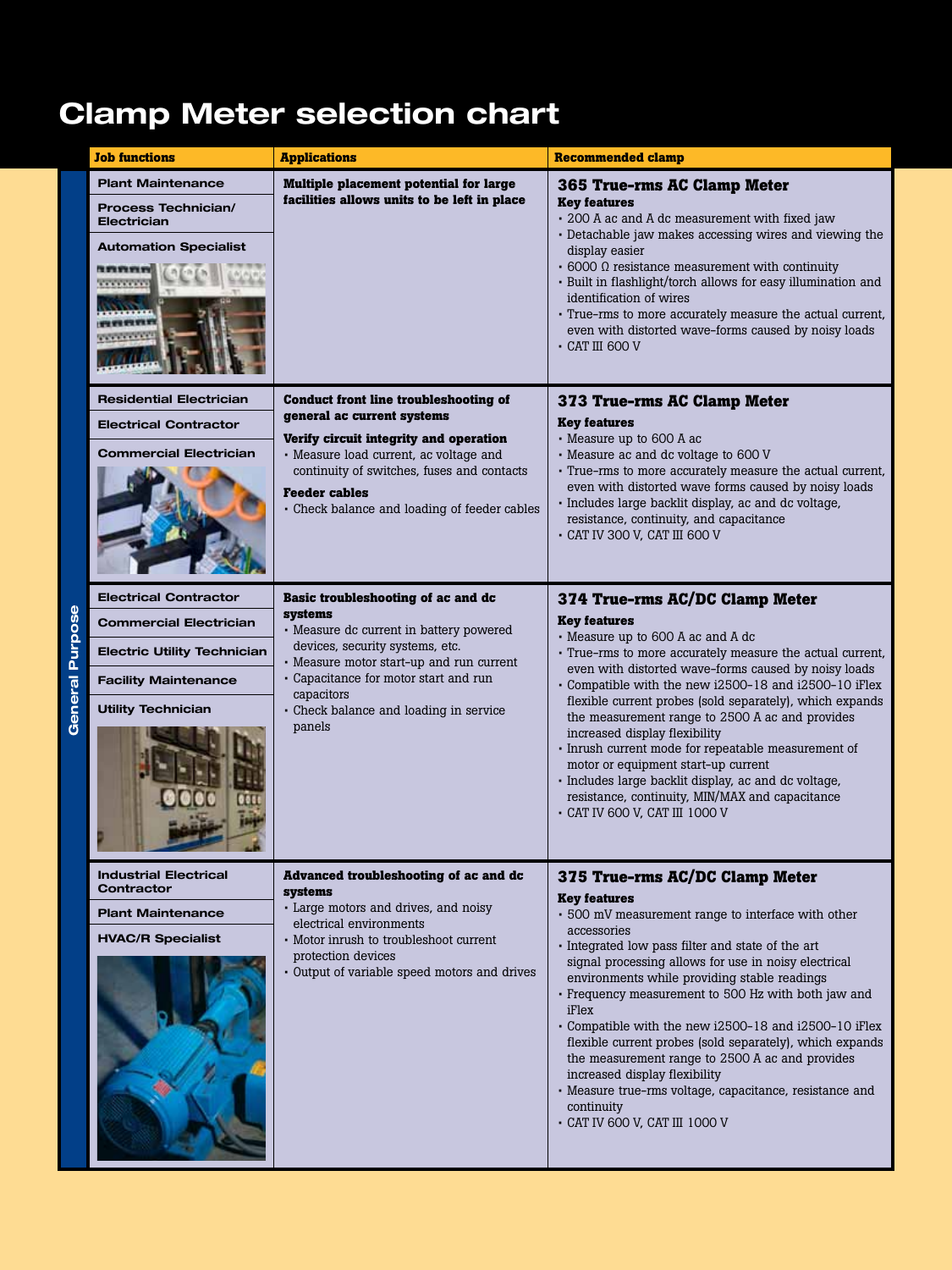

|                          | <b>Job functions</b>                                                                                                                        | <b>Applications</b>                                                                                                                                                                                                                                                                                                                                                                                                                                                                                    | <b>Recommended clamp</b>                                                                                                                                                                                                                                                                                                                                                                                                                                                                                                                                                                                                                                                                                                                       |
|--------------------------|---------------------------------------------------------------------------------------------------------------------------------------------|--------------------------------------------------------------------------------------------------------------------------------------------------------------------------------------------------------------------------------------------------------------------------------------------------------------------------------------------------------------------------------------------------------------------------------------------------------------------------------------------------------|------------------------------------------------------------------------------------------------------------------------------------------------------------------------------------------------------------------------------------------------------------------------------------------------------------------------------------------------------------------------------------------------------------------------------------------------------------------------------------------------------------------------------------------------------------------------------------------------------------------------------------------------------------------------------------------------------------------------------------------------|
|                          | <b>Industrial Electrician</b><br><b>Plant Maintenance</b><br><b>Facility Maintenance</b>                                                    | <b>Fully featured model for electrical and</b><br>industrial professionals who need to<br>conduct advanced troubleshooting of ac<br>and dc systems in any environment<br>- Measure 1000 A ac or dc with fixed jaw<br>to measure current in motors, vaults and<br>bus bars<br>- 2500 A ac capability with iFlex flexible<br>current probe; fits around tight and<br>awkward conductors<br>• Clamp around bus bars or conductors in<br>service panels to measure loads and line<br>frequency in circuits | 376 True-rms AC/DC Clamp Meter<br>with iFlex™<br><b>Key features</b><br>• Measure up to 1000 A ac and A dc<br>$\cdot$ Inputs for 1000 V ac and V dc, 60 kQ resistance and<br>continuity<br>Includes the new i2500-18 and i2500-10 if lex flexible<br>current probes, which expands the measurement range<br>to 2500 A ac and provides increased display flexibility<br>• Narrow, elongated jaw with large opening easily singles<br>out the conductor of interest<br>- True-rms to more accurately measure the actual current.<br>even with distorted wave-forms caused by noisy loads<br>• CAT IV 600 V, CAT III 1000 V                                                                                                                       |
| ndustrial Electrica      | <b>Industrial Electrician</b><br><b>Industrial Service</b><br><b>Electrician</b><br><b>Plant Maintenance</b><br><b>Facility Maintenance</b> | <b>Fully featured model for electrical and</b><br>industrial professionals who need to<br>conduct advanced troubleshooting of ac<br>and dc systems in any environment<br>- Measure 1000 A ac or dc with fixed jaw<br>to measure current in motors, vaults and<br>bus bars<br>- 2500 A ac capability with iFlex flexible<br>current probe; fits around tight and<br>awkward conductors<br>• Clamp around bus bars or conductors in<br>service panels to measure loads and line<br>frequency in circuits | 381 Remote Display True-rms AC/DC<br><b>Clamp Meter with iFlex™</b><br><b>Key features</b><br>• Wireless technology allows remote display to be carried<br>up to 30 ft away from point of measurement<br>• Removable magnetic display can be conveniently<br>mounted where it is easily seen<br>- Includes the new i2500-18 and i2500-10 iFlex flexible<br>current probes, which expands the measurement range<br>to 2500 A ac and provides increased display flexibility<br>· AC and dc current, ac and dc voltage, resistance,<br>frequency, continuity, capacitance, min/max and inrush<br>low pass filter<br>- Large, easy to read backlight display automatically sets<br>the correct measurement range<br>- CAT IV 600 V, CAT III 1000 V |
| <b>Sessory</b><br>ပ<br>∢ | <b>Commercial/Industrial</b><br><b>Electrician</b><br><b>Facility/Plant</b><br><b>Maintenance</b><br><b>HVAC/R Specialist</b>               | - Industrial troubleshooting in low current ac<br>and dc applications where access is difficult<br>- Access to tight wiring in locations such as<br>PLC cabinets                                                                                                                                                                                                                                                                                                                                       | iFlex™ i2500 Flexible Current Probes<br><b>Key features</b><br>• Measure up to 2500 A ac current with select Fluke<br>clamp meters<br>- Provides increased display flexibility and ability to<br>measure awkward sized conductors<br>• Works with frequency, inrush and min/max functions<br>- 7.5 mm coil diameter allows measurement in tight<br>spaces<br>- Available in 10-inch and 18-inch lengths<br>• CAT IV 600 V, CAT III 1000 V                                                                                                                                                                                                                                                                                                      |
| Electrical<br>Resi/Comm  | <b>Commercial Electrical</b><br>Contractor<br><b>Industrial Electrical</b><br>Contractor<br><b>Plant Maintenance</b>                        | Verify circuit integrity and operation<br>• Measure load current, ac voltage and<br>continuity of switches, fuses and contacts<br><b>Feeder Cables</b><br>- Check balance and loading of feeder cables                                                                                                                                                                                                                                                                                                 | <b>322 Clamp Meter</b><br><b>Key features</b><br>• Measure up to 400 A ac<br>• 0.01 A resolution in the 40 A range for more<br>precise measurements<br>- Compact form factor to make measurements easily<br>in tight cable compartments<br>- Measure ac and dc voltage to 600 V<br>- Resistance, continuity and display hold functions<br>- CAT III 600 V                                                                                                                                                                                                                                                                                                                                                                                      |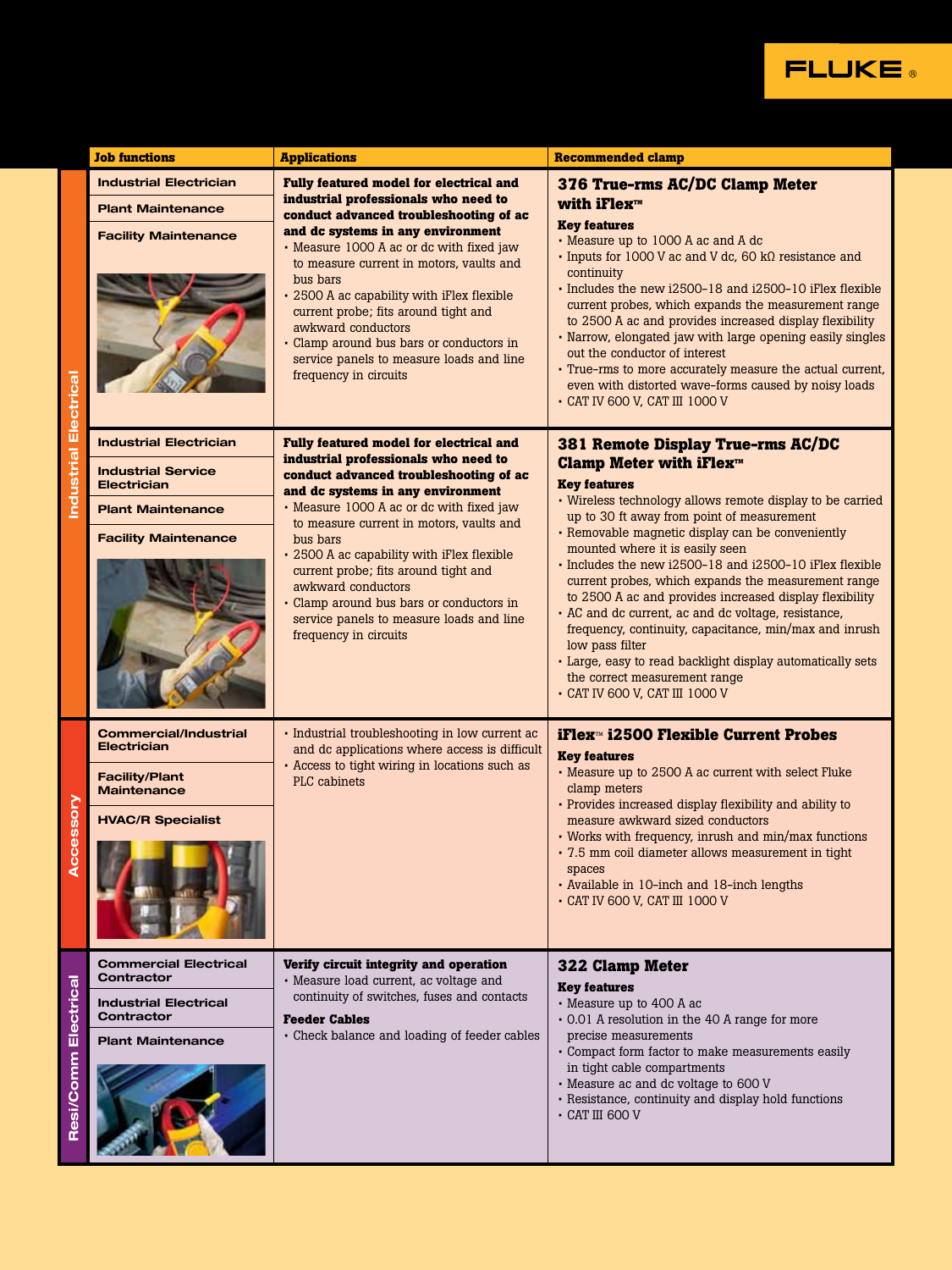# **Clamp Meter selection chart cont.**

|                            | <b>Job functions</b>                                                                                                                       | <b>Applications</b>                                                                                                                                                                                                                                                                                                                                                           | <b>Recommended clamp</b>                                                                                                                                                                                                                                                                                                                                                                                                                                                                             |
|----------------------------|--------------------------------------------------------------------------------------------------------------------------------------------|-------------------------------------------------------------------------------------------------------------------------------------------------------------------------------------------------------------------------------------------------------------------------------------------------------------------------------------------------------------------------------|------------------------------------------------------------------------------------------------------------------------------------------------------------------------------------------------------------------------------------------------------------------------------------------------------------------------------------------------------------------------------------------------------------------------------------------------------------------------------------------------------|
| <b>Comm/Ind Electrical</b> | <b>Electrical Contractor</b><br><b>Facility Maintenance</b><br><b>Commercial Electrician</b>                                               | <b>Working on panels and branch circuits</b><br>• Measure loads on a branch circuit at a<br>panel (including feeder cables, branch<br>circuits and neutrals) and the continuity of<br>switches, fuses and contacts<br>• Measure load side voltage of a breaker or<br>fuse<br>Check if a circuit is live before beginning<br>work                                              | <b>T5-1000 Electrical Tester</b><br><b>Key features</b><br>· Open jaw ac current measurement to 100 A<br>• AC and dc voltage<br>- T5-600: CAT III 600 V<br>- T5-1000: CAT IV 600 V, CAT III 1000 V<br>• Continuity, resistance<br>• Rugged and easy to use                                                                                                                                                                                                                                           |
| Leakage                    | <b>Facility Maintenance</b><br><b>Electrician</b><br><b>Hospital Electrician</b><br><b>Electrical Contractor</b>                           | <b>Measuring leakage current</b><br>• Check insulation condition and leakage of<br>circuits and systems<br>- Check for leakage in circuits and systems<br>utilizing filters<br><b>Testing insulation on live circuits</b><br>· Evaluate insulation condition on live<br>circuits via leakage current measurements<br>where disconnection is highly inconvenient               | <b>360 AC Leakage Current Clamp Meter</b><br><b>Key features</b><br>• Measurement of leakage current with 3 mA range and<br>1 µA of resolution for accurate monitoring of insulation<br>erosion<br>• Broad range of measurement from 1 µA up to 60 A, for<br>all installation needs<br>• Advanced shielding to ensure accurate results when<br>measuring near other conductors<br>· Easy-to-carry, pocket-sized leakage current tester with<br>wide 40 mm (1.5 in) jaw size<br>$\cdot$ CAT III 300 V |
| Earth Ground               | <b>Industrial/Commercial</b><br><b>Maintenance Electrician</b><br><b>Utility Technician</b><br><b>Electrical Contractor/</b><br>Consultant | <b>Grounding and bonding resistance testing</b><br>• Perform ground loop tests in areas where<br>other ground resistance test techniques are<br>not available<br>- Test parts of a multi-grounded system<br>· Periodically perform quick tests on system<br>grounds as part of a regular preventative<br>maintenance program                                                  | <b>1630 Earth Ground Clamp Meter</b><br><b>Key features</b><br>• Measure from 0.025 $\Omega$ to 1500 $\Omega$ ground loop<br>resistance<br>· Large jaw for clamping around the widest range of<br>ground conductors or grounding bars<br>• Measure ground leakage and ac load currents from<br>0.2 mA all the way up to 30 A<br>· User defined alarm limits for rapid pass/fail type<br>measurements<br>$\cdot$ CAT III 300 V                                                                        |
| Process                    | <b>Process Technician/</b><br><b>Electrician</b><br><b>Automation Specialist/</b><br><b>Commercial Electrician</b>                         | <b>Measuring process control signals</b><br>- Measures 4-20 mA signals without break-<br>ing the loop<br>- Check correct operation of PLCs and control<br>systems analog I/O<br>· Source process control signals allow for<br>testing of 4-20 mA signals and 1 to 5 V<br>and 0 to 10 V to test automation I/O<br>• Advanced troubleshooting features simplify<br>loop testing | <b>773 Milliamp Process Clamp Meter</b><br><b>Key features</b><br>- Saves time and money by easily measuring 4-20 mA<br>signals<br>• Detatchable miniature clamp for tight locations<br>- Also measure older 10 to 50 mA signal systems with<br>the 100 mA range<br>· Backlit display, spotlight, display hold and zero-reading<br>buttons<br>- Eliminates the need for extra 4-20 mA source or voltage<br>equipment when troubleshooting<br>- CAT II 300 V                                          |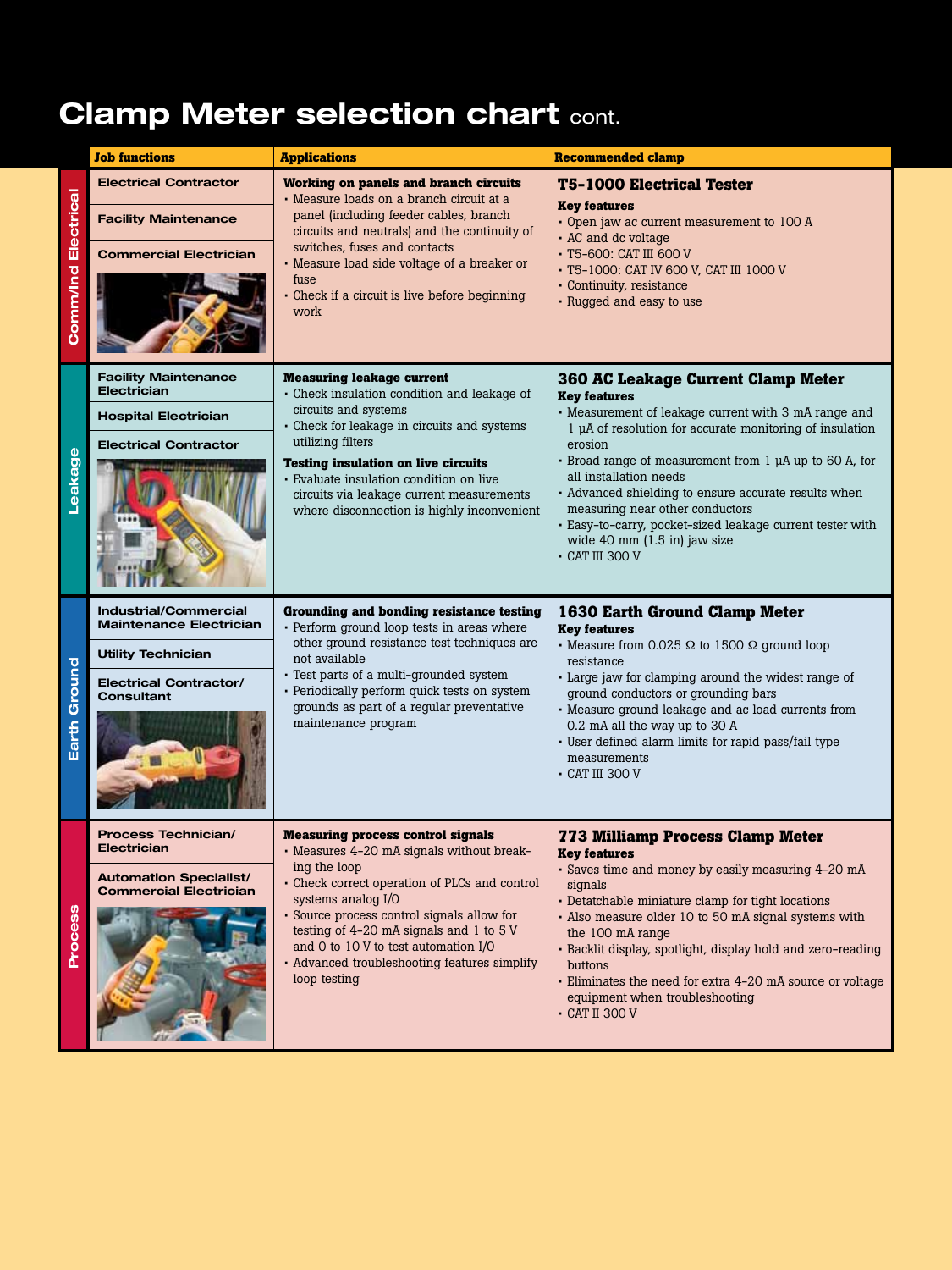

|                             | <b>Job functions</b>                                     | <b>Applications</b>                                                                                                                                                                                                                                                                                                                                                                                                                                                                | <b>Recommended clamp</b>                                                                                                                                                                                                                                                                                                                                                                                        |  |  |  |  |
|-----------------------------|----------------------------------------------------------|------------------------------------------------------------------------------------------------------------------------------------------------------------------------------------------------------------------------------------------------------------------------------------------------------------------------------------------------------------------------------------------------------------------------------------------------------------------------------------|-----------------------------------------------------------------------------------------------------------------------------------------------------------------------------------------------------------------------------------------------------------------------------------------------------------------------------------------------------------------------------------------------------------------|--|--|--|--|
|                             | <b>Electrical and Field</b><br><b>Service Technician</b> | <b>Measuring non-linear loads</b><br>- Setup and troubleshoot variable frequency                                                                                                                                                                                                                                                                                                                                                                                                   | <b>345 Power Quality Clamp Meter</b><br><b>Key features</b>                                                                                                                                                                                                                                                                                                                                                     |  |  |  |  |
|                             | <b>HVAC/R Technician</b>                                 | drives and UPS systems-Verify correct<br>operation by measuring key power quality                                                                                                                                                                                                                                                                                                                                                                                                  | - AC/DC current: Clamp-on measurement of current up to<br>1400 A ac rms and 2000 A dc                                                                                                                                                                                                                                                                                                                           |  |  |  |  |
|                             | <b>Electrical Engineer</b>                               | parameters                                                                                                                                                                                                                                                                                                                                                                                                                                                                         | - CAT IV 600 V rated for use at the service entrance<br>- Accurate in noisy environments: Using low-pass                                                                                                                                                                                                                                                                                                        |  |  |  |  |
| Quality                     | <b>Commercial Electrician</b>                            | <b>Harmonic measurements</b><br>• Uncover harmonic issues that can damage                                                                                                                                                                                                                                                                                                                                                                                                          | filter, the clamp meter performs even with distorted                                                                                                                                                                                                                                                                                                                                                            |  |  |  |  |
| <b>Power</b>                | <b>Facility Maintenance</b><br><b>Electrician</b>        | or disrupt critical equipment<br><b>Troubleshooting start-up current issues</b><br>• Check start-up current where spurious                                                                                                                                                                                                                                                                                                                                                         | waveforms<br>- Data logging: Identify intermittent faults by logging any<br>power quality parameter for minutes, or over a month                                                                                                                                                                                                                                                                                |  |  |  |  |
|                             | <b>Electric Utility Engineer</b>                         | resets or nuisance circuit breaker tripping<br>occurs<br><b>Load studies</b><br>• Verify electrical system capacity before<br>adding loads                                                                                                                                                                                                                                                                                                                                         | • Troubleshoot harmonics: Analyze and log harmonics<br>digitally or graphically<br>· Inrush current: Capture and analyze nuisance tripping,<br>from 3 seconds to 300 seconds<br>- CAT IV 600 V, CAT III 1000 V                                                                                                                                                                                                  |  |  |  |  |
|                             | <b>Industrial Service</b><br><b>Electrician</b>          | Service panel, service entrance and low<br>voltage vaults                                                                                                                                                                                                                                                                                                                                                                                                                          | 355 True-rms 2000 A Clamp Meter<br><b>Key features</b>                                                                                                                                                                                                                                                                                                                                                          |  |  |  |  |
|                             | <b>Electrical Contractor</b>                             | In the service panel, clamp around each<br>individual phase. Good for large single or                                                                                                                                                                                                                                                                                                                                                                                              | • Up to 2000 A dc, 1400 A ac current measurement<br>· Large jaw suitable for single or multiple large                                                                                                                                                                                                                                                                                                           |  |  |  |  |
|                             | <b>Electric Utility Technician</b>                       | parallel conductors<br>· In the service entrance, clamp around                                                                                                                                                                                                                                                                                                                                                                                                                     | conductors<br>• CAT IV 600 V rated for maximum application versatility                                                                                                                                                                                                                                                                                                                                          |  |  |  |  |
|                             | <b>Marine or Welding</b><br><b>Electrician</b>           | busbars, up to 2.5 in, to verify expected<br>current usage<br>- Measure current in conductors of low-                                                                                                                                                                                                                                                                                                                                                                              | · Inputs for 600 V ac, 1000 V dc, 400 KΩ resistance and<br>continuity                                                                                                                                                                                                                                                                                                                                           |  |  |  |  |
| High-End Industrial Utility | <b>Facility Maintenance</b><br><b>Electrician</b>        | voltage vaults (1000 V or less)<br><b>Working with large loads</b><br>• Verify operation of large load service<br>panels, switchgears, large current DC<br>systems and motors                                                                                                                                                                                                                                                                                                      | • Low pass filter, min/max/avg and inrush current<br>- Accurately measure frequency of current and voltage up<br>to 1 kHz<br>- CAT IV 600 V, CAT III 1000 V                                                                                                                                                                                                                                                     |  |  |  |  |
| <b>HVAC/F</b>               | <b>HVAC/R Service</b><br>Technician                      | <b>Checking boilers and furnaces</b><br>• Capture flue gas temperatures and perform<br>flame rod testing<br><b>HVAC motors and drives</b><br>• Measure start and run motor capacitors<br>· Troubleshoot compressor electrical motor<br>faults<br>• Measure performance of variable frequency<br>drives<br><b>Testing electrical performance</b><br>· Measure load-side and supply-side current<br>and voltage<br>• Measure current and voltage phase balance<br>on 3 phase systems | 902 True-rms HVAC Clamp Meter<br><b>Key features</b><br>• Measure current up to 600 A ac and up to 200 µA dc<br>• Measure true-rms voltage, capacitance, resistance and<br>continuity<br>• Measure contact temperature with included Type-K<br>temperature probe. (Or measure the outside temperature<br>of a pipe with the 80PK-8 Pipe Clamp Temperature<br>Probe, sold separately)<br>$\bullet$ CAT III 600 V |  |  |  |  |



#### **Genuine Fluke Accessories**

When your job depends on every tool in your toolbox, Genuine Fluke Accessories keep you working.

Visit **www.fluke.com/accessory** to search our accessory inventory by product model, accessory model or category.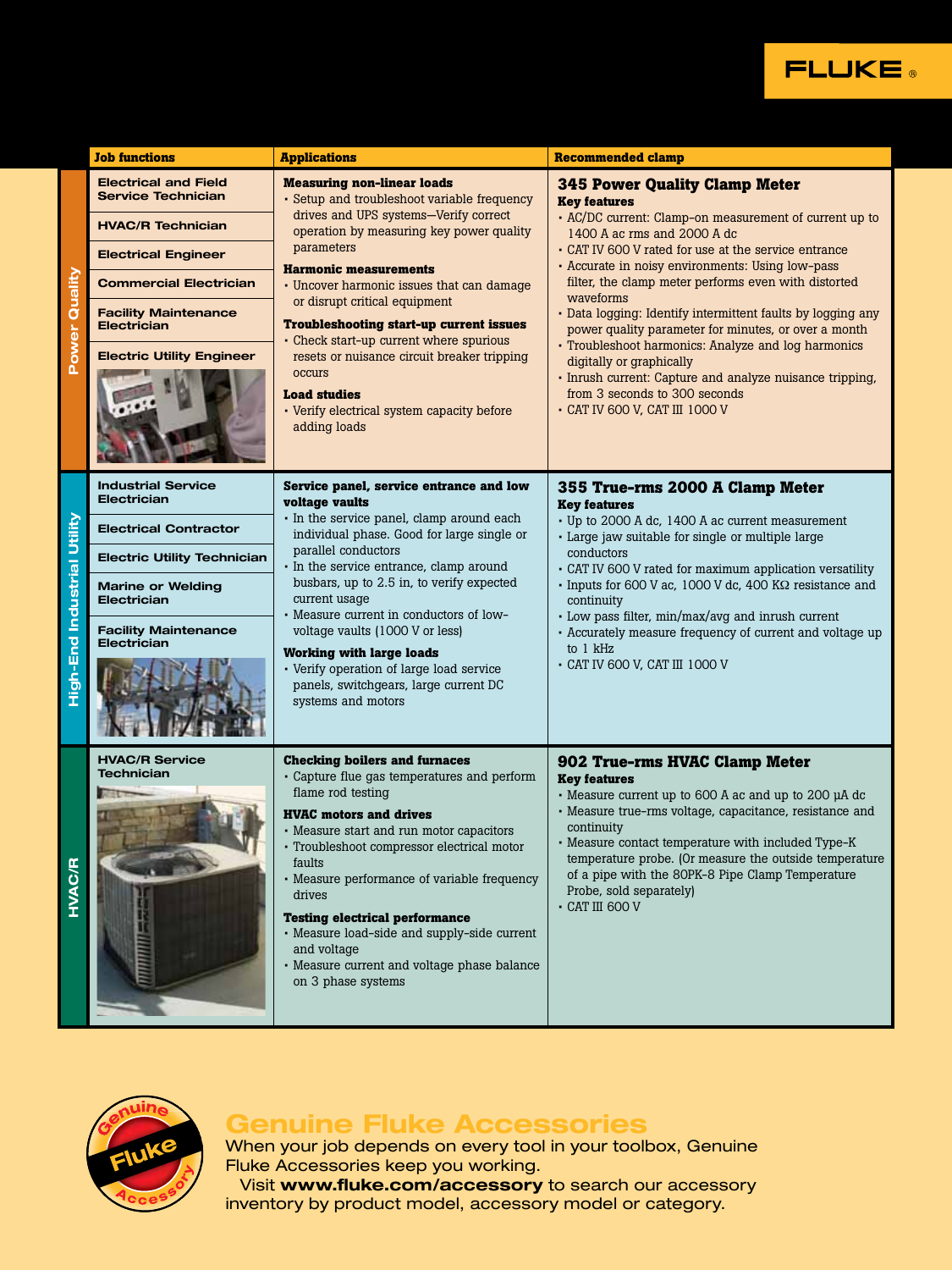# **Clamp meter specifications**

|                                      |                            | Commercial/industrial<br>electrical |                         | Residential/commercial<br>electrical               |                              | General purpose                |
|--------------------------------------|----------------------------|-------------------------------------|-------------------------|----------------------------------------------------|------------------------------|--------------------------------|
|                                      | <b>T5-600</b>              | T5-1000                             | 321                     | 322                                                | 365                          | 373                            |
|                                      |                            |                                     |                         |                                                    |                              |                                |
| <b>Measurements</b>                  |                            |                                     |                         |                                                    |                              |                                |
| <b>AC</b> current                    | $\mathbf{r}$               | $\mathbf{r}$                        | $\mathbf{r}$            | $\blacksquare$                                     | <b>COL</b>                   | $\blacksquare$                 |
| <b>AC</b> voltage                    |                            | $\bullet$                           | $\bullet$               | $\blacksquare$                                     | $\blacksquare$               | $\blacksquare$                 |
| Resistance                           |                            | $\blacksquare$                      | $\blacksquare$          | $\blacksquare$                                     | $\blacksquare$               | ٠.                             |
| Continuity                           | п.                         | $\bullet$                           | $\bullet$               | $\blacksquare$                                     | $\blacksquare$               | $\blacksquare$                 |
| DC volts                             |                            | $\blacksquare$                      |                         | $\blacksquare$                                     | $\blacksquare$               | $\blacksquare$                 |
| DC current                           |                            |                                     |                         |                                                    | $\blacksquare$               |                                |
| True-rms                             |                            |                                     |                         |                                                    | $\blacksquare$               | $\blacksquare$                 |
| Frequency                            |                            |                                     |                         |                                                    |                              |                                |
| AC + DC voltage                      |                            |                                     |                         |                                                    |                              |                                |
| $AC + DC current$                    |                            |                                     |                         |                                                    |                              |                                |
| Min/Max/Avg                          |                            |                                     |                         |                                                    |                              |                                |
| 4-20 mA (0.01 mA resolution)         |                            |                                     |                         |                                                    |                              |                                |
| Temperature                          |                            |                                     |                         |                                                    |                              |                                |
| Capacitance                          |                            |                                     |                         |                                                    |                              | $\bullet$                      |
| Earth ground loop resistance         |                            |                                     |                         |                                                    |                              |                                |
| <b>Special features</b>              |                            |                                     |                         |                                                    |                              |                                |
| Inrush current mode                  |                            |                                     |                         |                                                    |                              |                                |
| <b>Low Pass filter</b>               |                            |                                     |                         |                                                    |                              |                                |
| Harmonics, power, data logging       |                            |                                     |                         |                                                    |                              |                                |
| 18-inch iFlex Flexible Current Probe |                            |                                     |                         |                                                    |                              |                                |
| 10-inch iFlex Flexible Current Probe |                            |                                     |                         |                                                    |                              |                                |
| Remote display                       |                            |                                     |                         |                                                    |                              |                                |
| Flashlight/torch                     |                            |                                     |                         |                                                    | $\blacksquare$               |                                |
| <b>Display</b>                       |                            |                                     |                         |                                                    |                              |                                |
| Display hold                         | $\mathbf{r}$               | $\bullet$                           | $\mathbf{r}$            | $\blacksquare$                                     | <b>A</b>                     | $\blacksquare$                 |
| <b>Backlight</b>                     |                            |                                     |                         |                                                    | $\blacksquare$               | $\blacksquare$                 |
| <b>Graphing display</b>              |                            |                                     |                         |                                                    |                              |                                |
| <b>Specifications</b>                |                            |                                     |                         |                                                    |                              |                                |
| Jaw opening                          | 12.9 mm $(0.5 \text{ in})$ |                                     |                         | 12.9 mm (0.5 in) 25.4 mm (1.0 in) 25.4 mm (1.0 in) |                              | 18 mm (0.7 in) 32 mm (1.26 in) |
| Max wire size                        | 1/0 THHN Cable             | 1/0 THHN Cable                      | <b>500 MCM</b>          | <b>500 MCM</b>                                     | 17 mm (0.67 in)              | <b>750 MCM</b>                 |
|                                      |                            |                                     |                         |                                                    |                              |                                |
| Current range ac rms                 | 0 to 100.0 A               | 0 to 100.0 A                        | 0 to 400.0 A            | 0 to 400.0 A                                       | $0$ to 200.0 A               | 0 to 600.0 A                   |
| Accuracy ac current (50/60 Hz)       | 3%                         | $3\%$                               | 1.8 %                   | 1.8 %                                              | 2%                           | 2 %                            |
|                                      | $±$ 3 counts               | $± 3$ counts                        | $± 5$ counts            | $± 5$ counts                                       | $± 5$ counts                 | $± 5$ counts                   |
| <b>AC Response</b>                   | Averaging                  | Averaging                           | Averaging               | Averaging                                          | True-rms                     | True-rms                       |
| Current range dc                     |                            |                                     |                         |                                                    | 0 to 200 A                   |                                |
| Accuracy dc current                  |                            |                                     |                         |                                                    | $2\%$                        |                                |
| Voltage range ac                     | 0 to 600.0 V               | 0 to 1000 V                         | 0 to 600.0 V            | 0 to 600.0 V                                       | $± 5$ counts<br>0 to 600.0 V | 0 to 600.0 V                   |
|                                      |                            |                                     |                         |                                                    |                              |                                |
| Accuracy ac voltage                  | 1.5 %<br>$±$ 2 counts      | $1.5\%$<br>$±$ 2 counts             | $1.2\%$<br>$± 5$ counts | $1.2\%$<br>$± 5$ counts                            | $2\%$<br>$± 5$ counts        | $1\%$<br>$± 5$ counts          |
| Voltage range dc                     | 0 to 600.0 V               | 0 to 1000 V                         |                         | 0 to 600.0 V                                       | 0 to 600.0 V                 | 0 to 600.0 V                   |
| Accuracy dc voltage                  | $1\%$                      | $1\%$                               |                         | $1\%$                                              | $2\%$                        | $1\%$                          |
|                                      | $\pm$ 1 count              | $\pm$ 1 count                       |                         | ± 5 counts                                         | $± 5$ counts                 | $± 5$ counts                   |
| <b>Resistance range</b>              | 0 to 1000 $\Omega$         | 0 to 1000 $\Omega$                  | 0 to 400 $\Omega$       | 0 to 400 $\Omega$                                  | 0 to 6000 $\Omega$           | 0 to 6000 $\Omega$             |
| <b>Frequency measurement range</b>   |                            |                                     |                         |                                                    |                              |                                |
| Unit power                           |                            |                                     |                         |                                                    |                              |                                |
| Auto off                             | $\mathbf{r}$               | $\blacksquare$                      | $\mathbf{r}$            | $\blacksquare$                                     |                              | <b>A</b>                       |
| <b>Warranty and safety</b>           |                            |                                     |                         |                                                    |                              |                                |
| <b>Warranty (years)</b>              | $2^{\circ}$                | $\overline{a}$                      | $\overline{a}$          | $\overline{a}$                                     | 3 <sup>5</sup>               | $\overline{\mathbf{3}}$        |
| Category ratings (EN61010-1)         | CAT III 600 V              | CAT IV 600 V,                       | CAT III 600 V           | CAT III 600 V                                      | CAT III 600 V                | CAT III 600 V,                 |
|                                      |                            | CAT III 1000 V                      |                         |                                                    |                              | CAT IV 300 V                   |
|                                      |                            |                                     |                         |                                                    |                              |                                |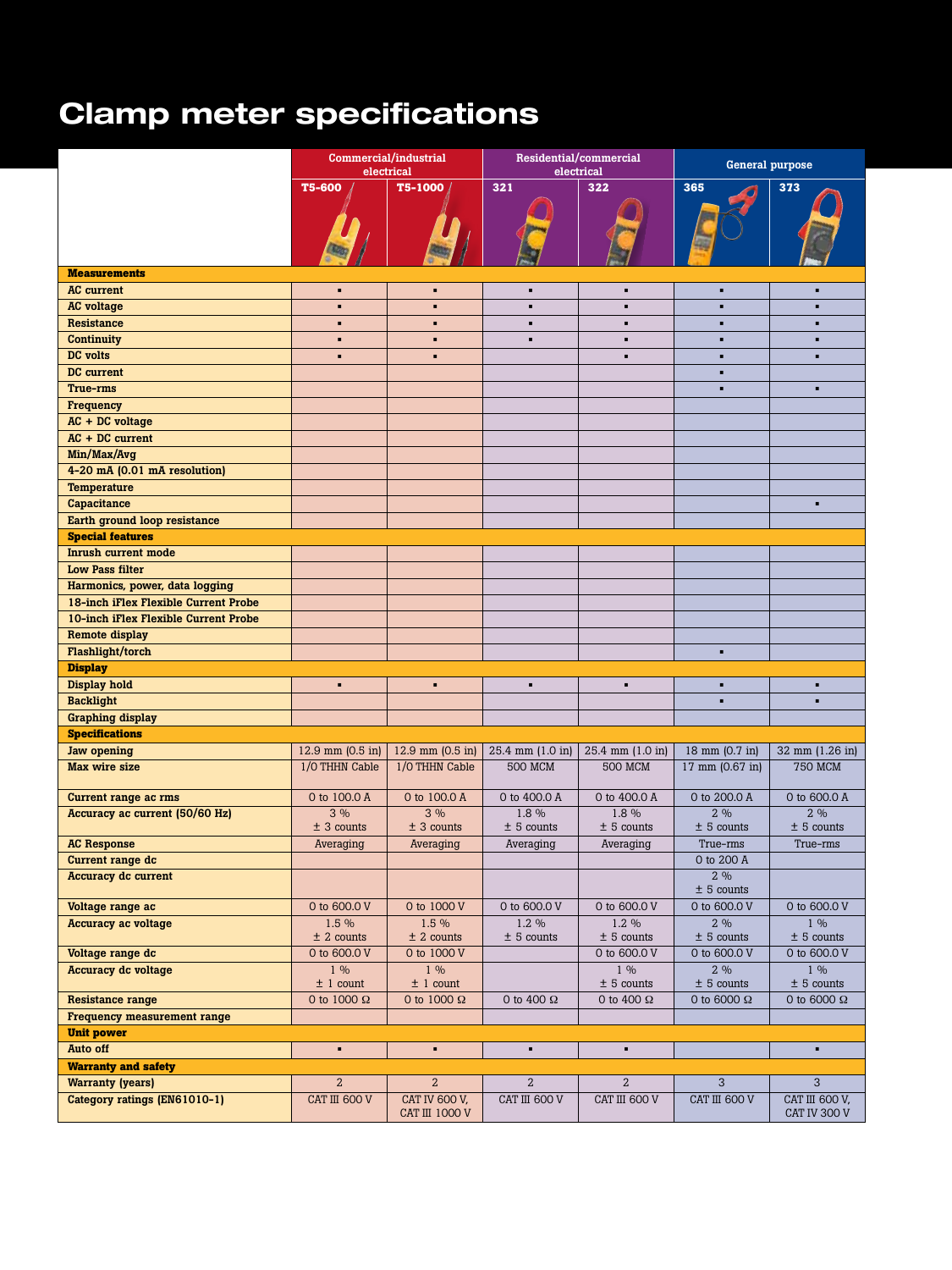

|                                    | <b>General purpose</b>                                                                             |                                   | Industrial electrical              | HVAC/R                               |                                  | High end industrial, utility                        | iFlex accessory         |
|------------------------------------|----------------------------------------------------------------------------------------------------|-----------------------------------|------------------------------------|--------------------------------------|----------------------------------|-----------------------------------------------------|-------------------------|
| 374                                | 375                                                                                                | 376                               | 381                                | 902                                  | 353                              | 355                                                 | i2500-10/<br>i2500-18   |
|                                    |                                                                                                    |                                   |                                    |                                      |                                  |                                                     |                         |
|                                    |                                                                                                    | <b>Report</b>                     | F                                  |                                      |                                  |                                                     | u.<br>O                 |
|                                    |                                                                                                    |                                   |                                    |                                      |                                  |                                                     |                         |
| $\blacksquare$                     | $\sim$                                                                                             | $\blacksquare$                    | <b>COL</b>                         | $\mathbf{r}$                         | $\mathbf{r}$                     | $\sim$                                              | <b>COL</b>              |
| $\blacksquare$                     | $\blacksquare$                                                                                     | $\bullet$                         | $\sim$                             | $\bullet$                            |                                  | $\sim$                                              |                         |
| $\blacksquare$<br>$\blacksquare$   | <b>COL</b><br><b>COL</b>                                                                           | $\blacksquare$<br>$\mathbf{r}$    | <b>COL</b><br>$\sim$               | $\sim$<br><b>COL</b>                 |                                  | $\sim$<br>$\sim$                                    |                         |
| $\blacksquare$                     | <b>COL</b>                                                                                         | $\blacksquare$                    | <b>COL</b>                         | $\sim$                               |                                  | $\mathbf{r}$                                        |                         |
| $\blacksquare$                     | <b>COL</b>                                                                                         | $\blacksquare$                    | $\blacksquare$                     | $\blacksquare$                       | $\mathbf{r}$                     | $\mathbf{r}$                                        |                         |
| $\blacksquare$                     | $\sim$                                                                                             | $\blacksquare$<br>$\blacksquare$  | <b>COL</b><br><b>COL</b>           | <b>COL</b>                           | <b>COL</b><br><b>COL</b>         | $\sim$<br>$\sim$                                    | <b>A</b> 1<br>$\bullet$ |
|                                    |                                                                                                    |                                   |                                    |                                      |                                  | $\sim$                                              |                         |
|                                    |                                                                                                    |                                   |                                    |                                      | $\sim$                           | $\sim$                                              |                         |
| $\blacksquare$                     | <b>COL</b>                                                                                         | $\mathbf{r}$                      | $\sim$                             | $\blacksquare$                       | $\mathbf{r}$                     | $\sim$                                              | $\sim$                  |
|                                    |                                                                                                    |                                   |                                    | $\sim$                               |                                  |                                                     |                         |
| $\blacksquare$                     | <b>COL</b>                                                                                         | $\mathbf{r}$ .                    | $\sim$                             | $\bullet$                            |                                  |                                                     |                         |
|                                    |                                                                                                    |                                   |                                    |                                      |                                  |                                                     |                         |
| $\mathbf{R} \in \mathbb{R}^n$      | <b>COLLEGE</b>                                                                                     | $\sim$                            | <b>COL</b>                         |                                      | <b>A</b> 1                       | $\sim$                                              | $\sim$                  |
|                                    | п.                                                                                                 | $\blacksquare$                    | $\blacksquare$                     |                                      | $\mathbf{r}$                     | $\blacksquare$                                      |                         |
|                                    |                                                                                                    |                                   |                                    |                                      |                                  |                                                     |                         |
| Optional<br>Optional               | Optional<br>Optional                                                                               | Included<br>Optional              | Included<br>Optional               |                                      |                                  |                                                     |                         |
|                                    |                                                                                                    |                                   | $\sim$                             |                                      |                                  |                                                     |                         |
|                                    |                                                                                                    |                                   |                                    |                                      |                                  |                                                     |                         |
|                                    |                                                                                                    |                                   |                                    |                                      |                                  |                                                     |                         |
| $\blacksquare$<br>$\blacksquare$   | $\sim$<br>. .                                                                                      | $\blacksquare$<br>$\blacksquare$  | <b>COL</b><br><b>COL</b>           | $\mathbf{r}$<br>$\blacksquare$       | $\mathbf{r}$<br><b>COL</b>       | $\sim$<br>$\sim$                                    |                         |
|                                    |                                                                                                    |                                   |                                    |                                      |                                  |                                                     |                         |
|                                    |                                                                                                    |                                   |                                    |                                      | $58 \text{ mm} (2.3 \text{ in})$ |                                                     | 7.5 mm coil             |
| <b>750 MCM</b>                     | 34 mm (1.33 in) 34 mm (1.33 in) 34 mm (1.33 in) 34 mm (1.33 in) 36.5 mm (1.2 in)<br><b>750 MCM</b> | <b>750 MCM</b>                    | <b>750 MCM</b>                     | <b>750 MCM</b>                       |                                  | 58 mm (2.3 in)<br>750 MCM or three 750 MCM or three |                         |
|                                    |                                                                                                    |                                   |                                    |                                      | <b>500 MCM</b>                   | <b>500 MCM</b>                                      |                         |
| 0 to 600.0 A<br>2%                 | 0 to 600.0 A<br>2%                                                                                 | 0 to 999.9 A<br>2%                | 0 to 999.9 A<br>2%                 | 0 to 600.0 A<br>2 %                  | 0 to 1400 A<br>1.5 %             | 0 to 1400 A<br>1.5 %                                | 0 to 2500 A<br>3%       |
| $± 5$ counts                       | $± 5$ counts                                                                                       | $± 5$ counts                      | $± 5$ counts                       | $± 5$ counts                         | $± 5$ counts                     | $± 5$ counts                                        | $± 5$ counts            |
| True-rms                           | True-rms                                                                                           | True-rms                          | True-rms                           | True-rms                             | True-rms                         | True-rms                                            | True-rms                |
| 0 to 600.0 A<br>2%                 | 0 to 600.0 A<br>2%                                                                                 | 0 to 999.9 A<br>2%                | 0 to 999.9 A<br>2%                 | 0 to 200 $\mu$ A<br>$1\%$            | 0 to 2000 A<br>$1.5\%$           | 0 to 2000 A<br>$1.5\%$                              |                         |
| $± 5$ counts                       | $± 5$ counts                                                                                       | $± 5$ counts                      | $± 5$ counts                       | $± 5$ counts                         | $± 5$ counts                     | $± 5$ counts                                        |                         |
| 0 to 600.0 V                       | 0 to 600.0 V                                                                                       | 0 to 1000 V                       | 0 to 1000 V                        | 600.0 V                              |                                  | 0 to 600.0 V                                        |                         |
| 1.5 %<br>$± 5$ counts              | 1.5 %<br>$± 5$ counts                                                                              | 1.5 %<br>$± 5$ counts             | 1.5 %<br>$± 5$ counts              | $1\%$<br>$± 5$ counts                |                                  | $1\%$<br>$± 5$ counts                               |                         |
| 0 to 600.0 V                       | 0 to 600.0 V                                                                                       | 0 to 1000 V                       | 0 to 1000 V                        | 0 to 600.0 V                         |                                  | 0 to 1000 V                                         |                         |
| $1\%$                              | $1\%$                                                                                              | $1\%$                             | $1\%$                              | $1\%$                                |                                  | $1\%$                                               |                         |
| $± 5$ counts<br>0 to 6000 $\Omega$ | $± 5$ counts<br>0 to 6000 $\Omega$                                                                 | $± 5$ counts<br>0 to 60 $k\Omega$ | $± 5$ counts<br>0 to 60 k $\Omega$ | $\pm$ 5 counts<br>0 to 9999 $\Omega$ |                                  | $± 5$ counts<br>0 to 400 $\mathrm{K}\Omega$         |                         |
|                                    | 500 Hz                                                                                             | 500 Hz                            | 500 Hz                             |                                      | 5 to 1000 Hz                     | 5 to 1000 Hz                                        | 500 Hz                  |
|                                    |                                                                                                    |                                   |                                    |                                      |                                  |                                                     |                         |
| $\mathbf{r}$ .                     | <b>COL</b>                                                                                         | $\sim$ 10 $\sim$                  | $\mathbf{u}$                       | $\mathbf{r}$                         | $\sim$                           | $\sim$ 10 $\sim$                                    |                         |
| 3 <sup>5</sup>                     | 3 <sup>3</sup>                                                                                     | 3 <sup>3</sup>                    | 3 <sup>1</sup>                     | $\overline{3}$                       | 3 <sup>2</sup>                   | 3 <sup>2</sup>                                      | 3 <sup>1</sup>          |
| CAT III 1000 V,                    | CAT III 1000 V,                                                                                    | CAT III 1000 V,                   | CAT III 1000 V,                    | CAT III 600 V                        | CAT III 1000 V,                  | CAT III 1000 V,                                     | CAT III 1000 V,         |
| CAT IV 600 V                       | CAT IV 600 V                                                                                       | CAT IV 600 V                      | CAT IV 600 V                       |                                      | CAT IV 600 V                     | CAT IV 600 V                                        | CAT IV 600 V            |